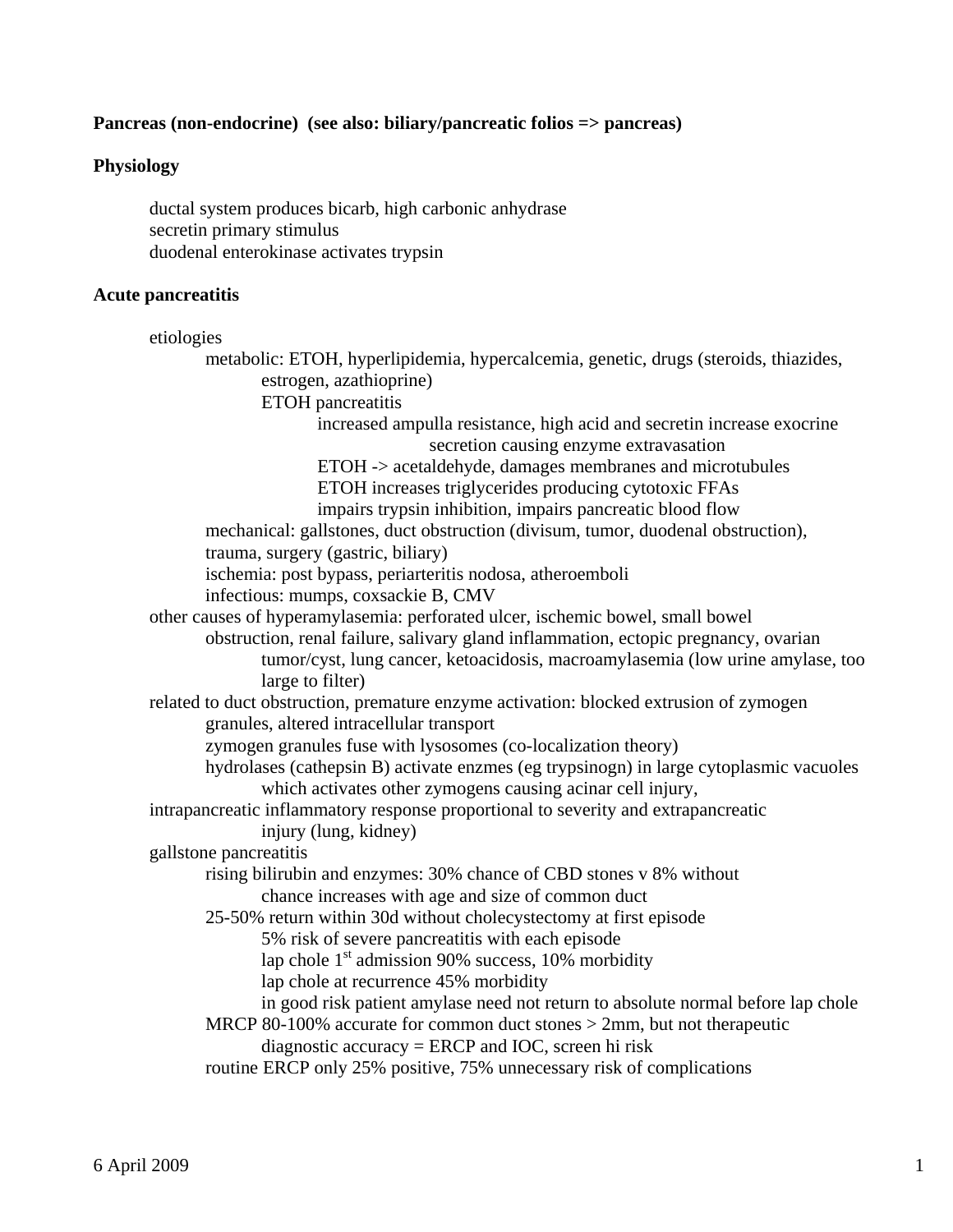pre-op ERCP 90% successful, 1-2% incidence of exacerbating pancreatitis, bleeding, perforation routine intraop cholangiogram: clarifies anatomy, decreases injury in cholecystitis, jaundice, pancreatitis; hard to demonstrate benefit in uncomplicated lap chole contrast CT @ 48-72h shows extent, viable tissue, abscess, pseudocyst severe 20% mortality, multiple organ dysfunction enteral alimentation beyond Treitz 80% of deaths from secondary infection

### **Assessment of severity**

most acute pancreatitis due to gallstones, mild, resolves Ranson criteria on admission  $age > 55$  WBC > 16K glucose  $>$  200mg%  $LDH > 350$  $AST > 250$  at 48h Hct 10mg/dl drop BUN increase  $> 5$  $Ca^{++} < 8$  $pO<sub>2</sub> < 60$  (room air) base deficit (acidosis)  $> 4$  fluid sequestration > 6L 3 or more high risk for severe pancreatitis APACHE II (acute physiology  $&$  health evaluation) score of 8 or more amylase level is not prognostic

# **Severe pancreatitis**

rapid fluid resuscitation  $(3-500cc/h)$ , O<sub>2</sub> supplememtation greater than 30% necrosis (contrast CT after 48h) associated with 30-40% infection rate antibiotics when infection documented by CT-guided aspiration no benefit for prophylactic antibiotics before proven infection delay debridement 2-3wks if necessary to allow demarcation

### **Chronic pancreatitis**

 Puestow pancreatojejunostomy: 33% long term pain relief Whipple: pain relief but significant morbidity and mortality, 60% endocrine insufficiency thoracoscopic splanchnicectomy more effective than celiac block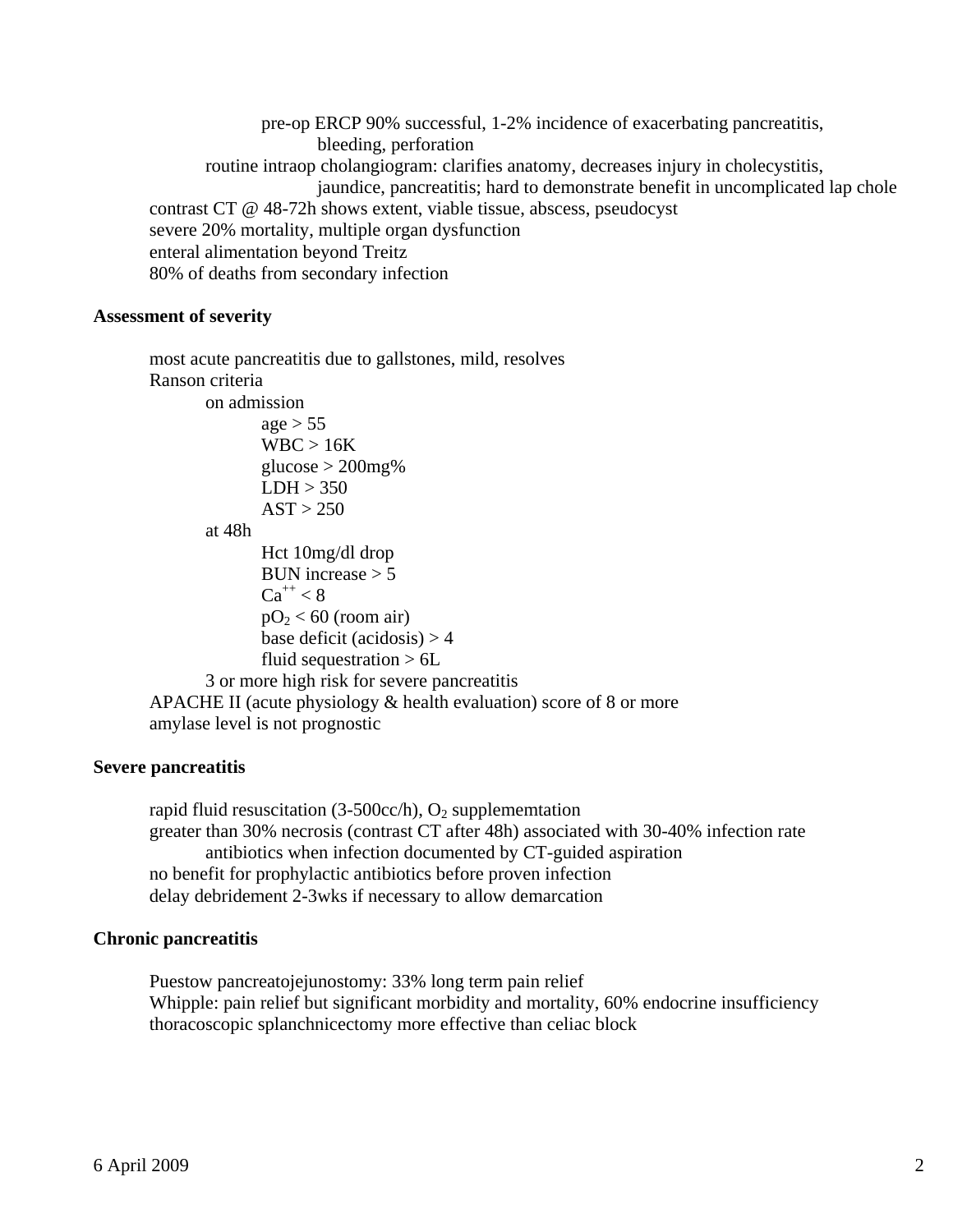# **Pseudocyst**

 2% of acute pancreatitis develop, 85% single pain most common manifestation observe 6-12wks, 40% resolve by 6w, unlikely after 6 smaller more likely to resolve, may take months jaundice from pressure of cyst on CBD

# **Cystic lesions**

 mucinous cystic lesions and IPMN may present with pancreatitis because of thick secretions blocking duct mucinous cystic lesions: women predominate, average age 50 malignant potential: Rx resection intraductile papillary mucinous neoplasm (IPMN) younger (20s) women predominate pre-malignant (50% malignant @ Dx), thick mucin, 15% present with jaundice cysts, dilated ducts, in main duct more often invasive resection, even with microscopically positive margins beneficial predictors of malignancy: >70, symptoms, enlargement (not initial size or location) aspiration controversial risk hemorrhage, abscess, seeding information may guide Rx (incr CEA consistent with malignancy) aspiration is not therapeutic, 37% misdiagnosed as pseudocyst resection excellent long term survival, even with cancer solid/cystic lesions of young women asymptomatic, no jaundice incidental finding, ~10cm solid mural nodules (floating cloud sign) do not invade resect, no adjuvant Rx, excellent prognosis

# **Pancreatic cancer**

 $80\% > 55$ , black increased incidence, M  $>$  F

genetics: HNPCC, BRCA2, Peutz-Jeghers (400X incidence), ataxia telangiectasia, familial atypical molemelanoma syndrome, hereditary pancreatitis; tobacco, chronic pancreatitis, diabetes; primary relatives with hx pancreatic Ca 4-8X risk (increased screening to detect earlier?) smoking associated with pancreatic cancer & K-ras mutation 75% adenoCa

66% head, 20% body/tail, 15% diffuse

cystic

 mucinous (columnar epithelium) premalignant serous: small cuboidal cells rarer, rarely progress to cancer do not predispose to pancreatitis

head lesion: 2/3 painless jaundice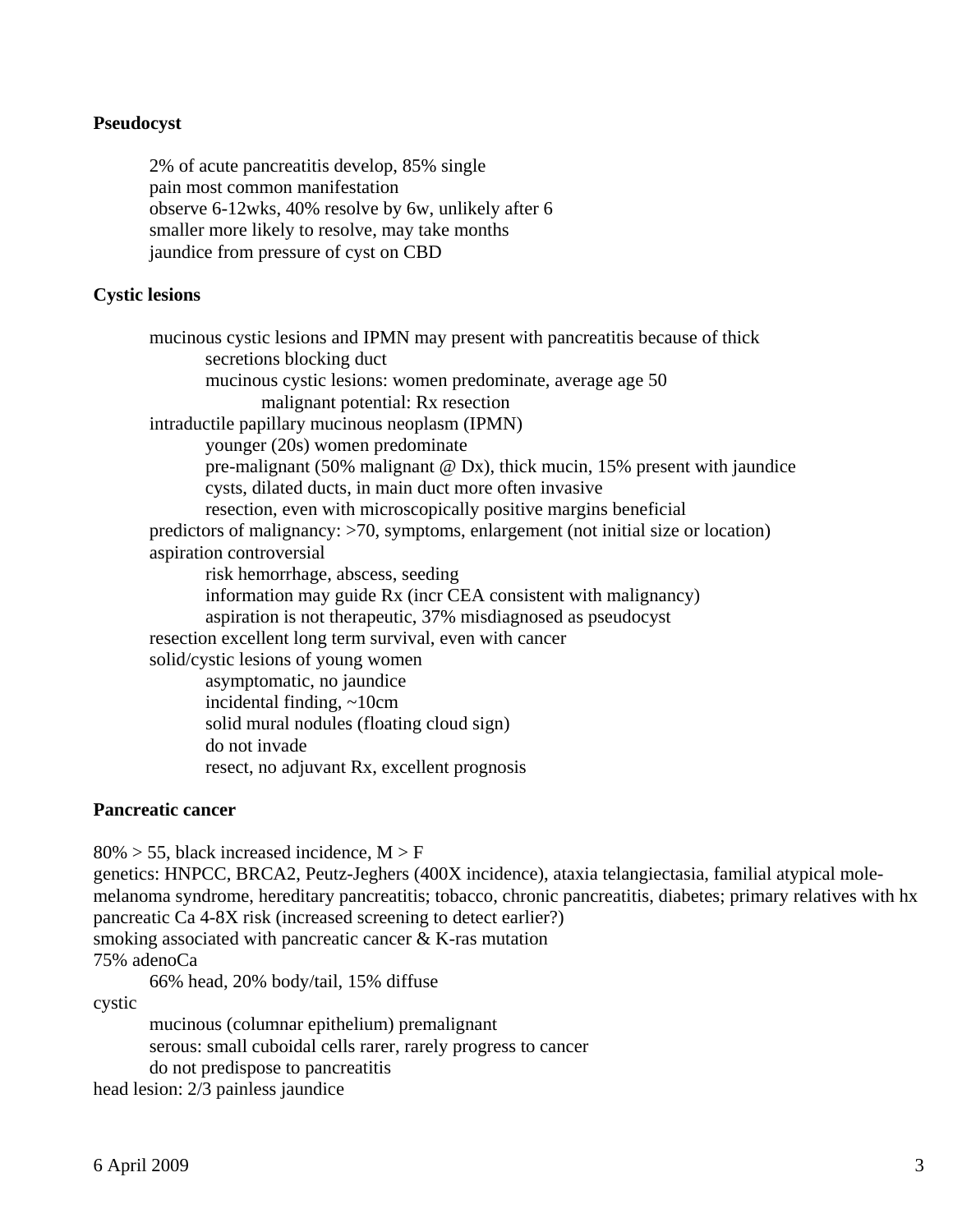check LFTs, coags (bile necessary for vit K absorption) body/tail: pain, weight loss, diabetes, non-specific markers: CA19-9 only valuable marker; CEA may be elevated but not specific CA19-9 may be proportional to tumor burden, useful to follow after adjuvant also elevated in cholangitis and chronic pancreatitis double duct sign staging contrast spiral CT best diagnostic test 10% of head lesions too small to be seen **ERCP**  MRCP/heavily T2-weighted MRI good for stones and stricture shows stationary fluid, bile, pancreatic ducts 90% specific for tumor v stone, stricture non-invasive, quick, no contrast Endoscopic ultrasound (EUS) good for biliary, poor for pancreas laparoscopy 10-15% carcinomatosis, liver implants, changes operative management body/tail: 50% mets not seen on CT unresectable medically unfit back pain usually indicates growth into retroperitoneum palliative resection for pain not indicated, celiac block hepatic/distant mets art/vein involvement (encase SMA, celiac contraindication) SMV/portal V involvement relative contraindication palliative biliary obstruction best managed with endoscopic stent 7Fr lasts 1mo, 12 Fr 3mo, metallic wall stent may last until pt dies duodenum: 10-20% develop gastric outlet problems before death; stent? malignant ileus, gastro-jejunostomy may not help biliary bypass cholecystojejunostomy highest obstruction rate choledochojejunostomy, choledochoduodenostomy rarely occlude celiac block open, percutaneous, endoscopic US guided thoracoscopic splanchnicectomy may be equal or superior chemo/rad palliation for locally extensive, not for widespread 5FU, gemcitobine some benefit, may increase survival 2-4mo exploration distal, retroperitoneal, vascular involvement extensive Kocher maneuver surgery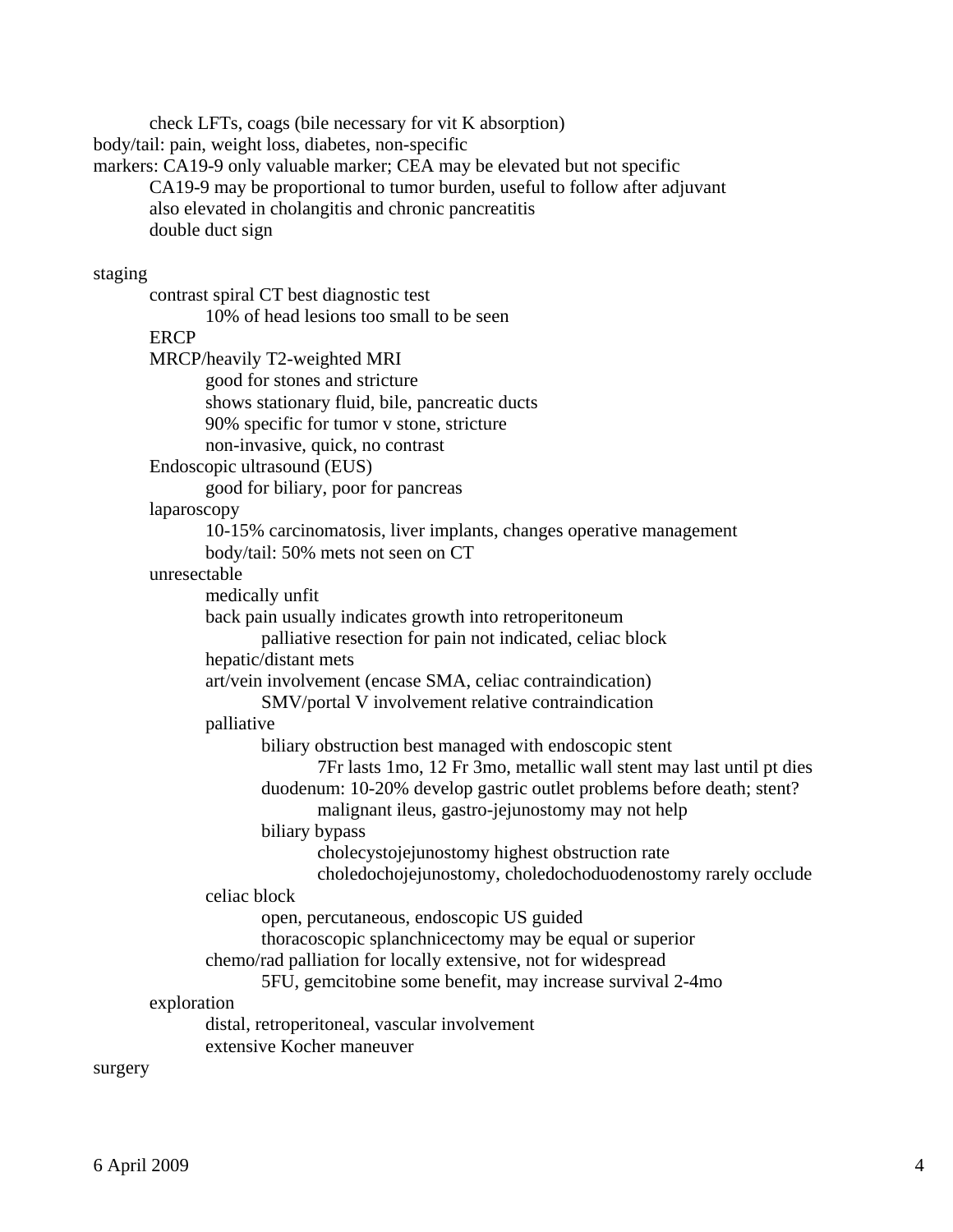classic Whipple v pyloric-preserving no difference survival, outcome, no physiologic benefit technically easier pancreatic-enteric anastomosis jejunum, stomach; duct to mucosa v stuff/intussusception Whipple v total no difference in cancer outcome if margin negative brittle diabetes (no glucagon to overcome hypoglycemia) no benefit extended nodal dissection mort 2-3% (<5%) associated with experience of surgeon, high volume centers complications: 20-40% delayed gastric emptying (more with pylorus sparing) prokinetic agents: reglan, erythromycin (action on modulin receptor) abscess, wound, pulmonary fistula historic 30-60%, mortality 15-30% (wound care, nutritional depletion) current 10-30%, mort 1-2% detect abscess with CT, perQ drain patients with head lesions, soft pancreas highest rates treatment: TPN, tube feed, octreotide prevention: octreotide (8 amino acid active residue of somatostatin) most potent inhibitor of pancreatic secretion most negative enteric hormone overall decrease in fistula with prophylactic start in recovery room Hopkins pancreas survival 20% all eventually die of pancreatic cancer predictors of 5y survival: negative margin (most common positive margin uncinate along

SMA/SMV, portal V), smaller tumor

# palliative

do not use diseased Gb for bypass

### adjuvant Rx

 diploid v aneuploid on flow cytometry, more differnentiated, did better with adjuvant (5Fu & gemcitobine) (up to  $40\%$  5y) little data for locally unresectable; not indicated for widespread

### trauma

explore all central retroperitoneal hematomas r/o pancreas injury